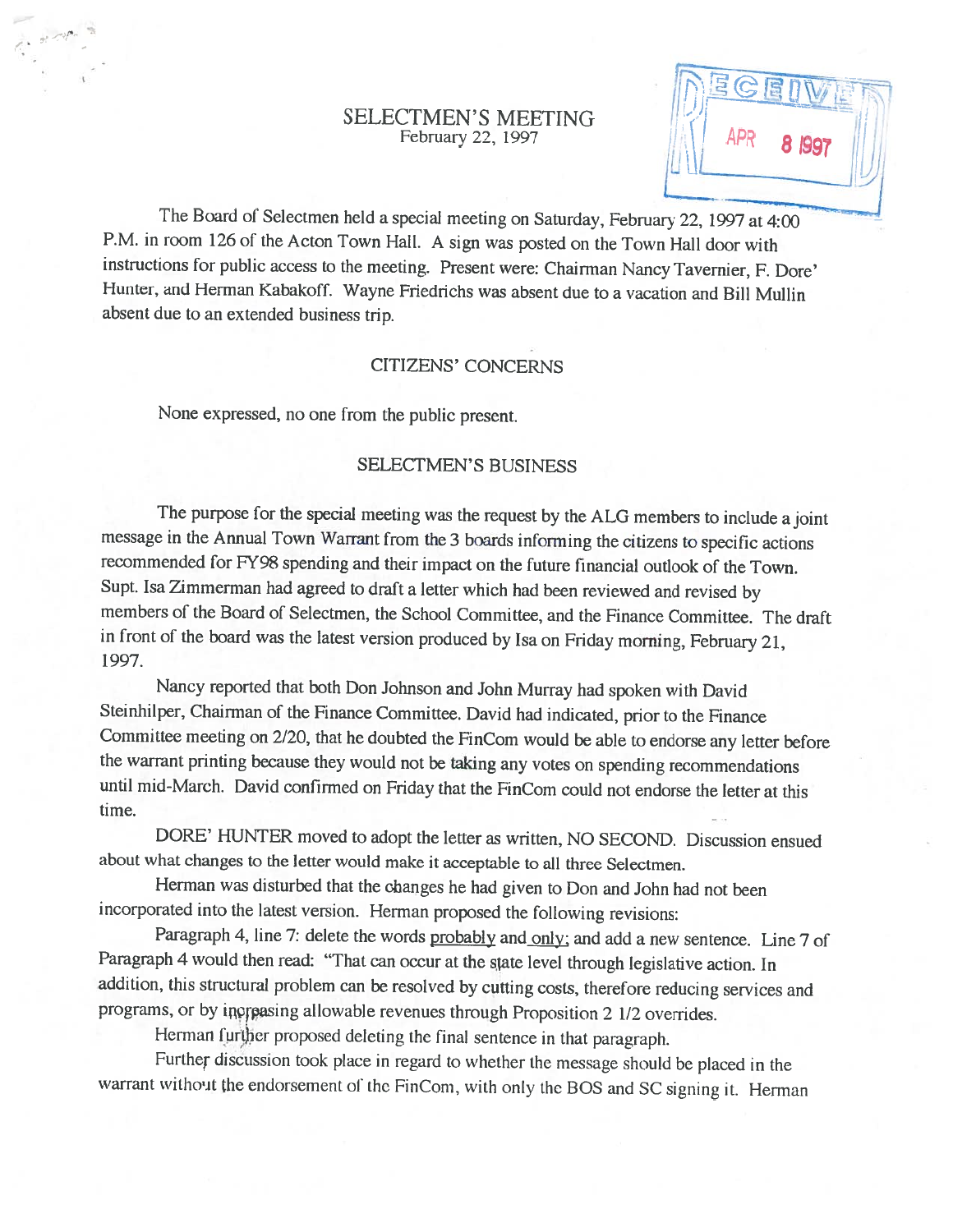stated it would be better if all <sup>3</sup> boards signed it since the objective was to communicate to the town. Dore' felt it was stilt important to <sup>p</sup>lace the message in the warrant even if it was just from the <sup>2</sup> boards and in fact if the schools could not endorse our revisions, then it would be <sup>a</sup> message only from the BOS.

DORE' HUNTER moved to adopt the letter as amended, NANCY TA VERNIER seconded, UNANIMOUS VOTE.

It was agreed that if there were further word changes from the school committee, each member should be notified and if any one member of the Board could not accept those changes the letter would not be endorsed and could then become <sup>a</sup> message only from the board. The order of the messages was discussed. Nancy indicated her preference was to have the <sup>305</sup> message first (with <sup>a</sup> reference to the joint letter), the Town Manager message, the Finance Committee message, the Joint Board message.

The Board discussed various miscellaneous topics related to Town Meeting. Comments were made on the order of the warrant which seemed acceptable. Comments were made on the Animal control bylaw that it seemed harmless enoug<sup>h</sup> not to attract <sup>a</sup> large audience.

The Board adjourned the special meeting at 4:30P.M.

Mancy Vaver

Nancy Tavdmier, Chairman & recorder

Date